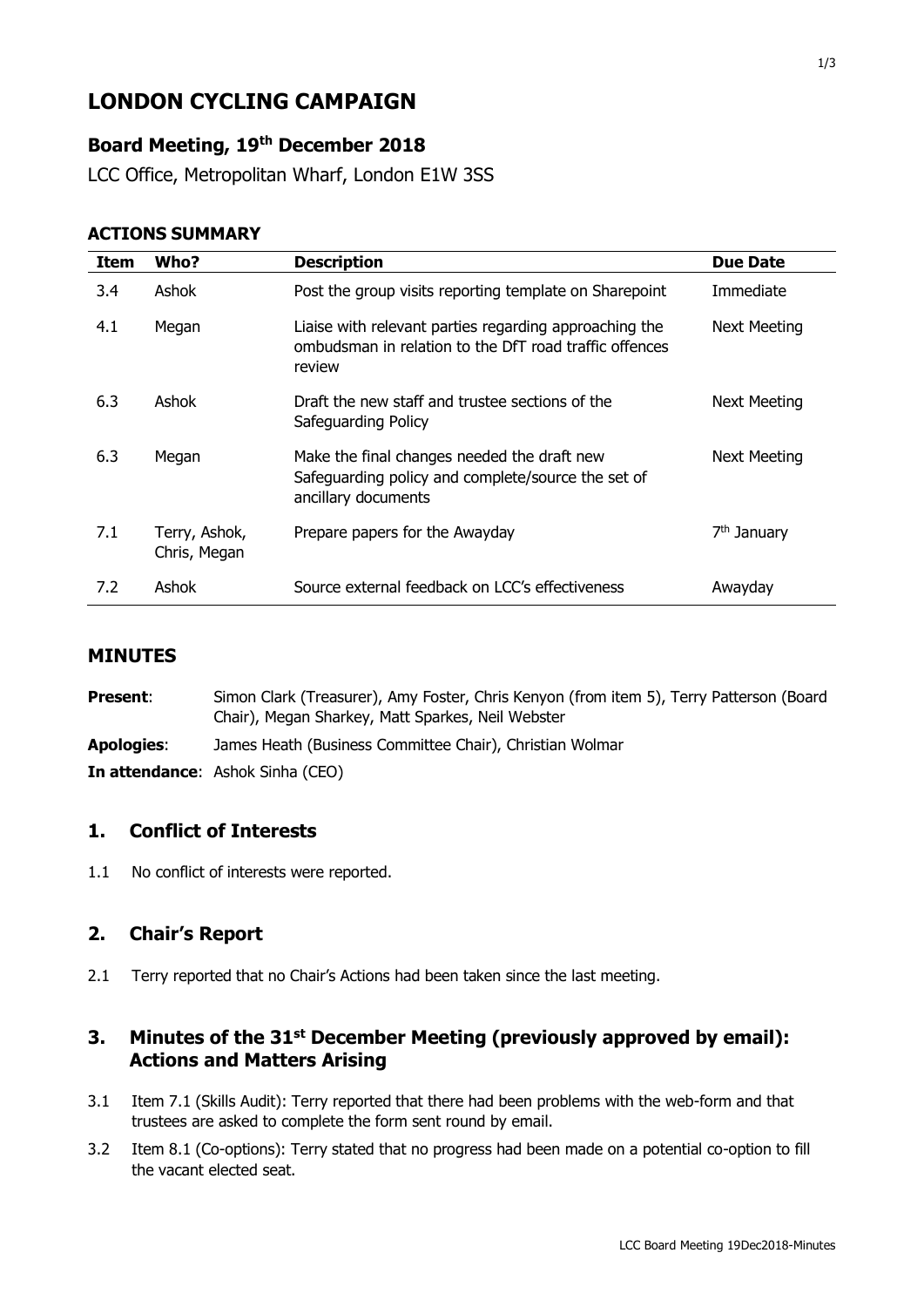- 3.3 Item 8.1 (Contacting Cycling UK): this action has been made redundant given the permission given by the Ramblers' to adapt their Safeguarding policy for use by LCC.
- 3.4 Item 10.1 (Group Visits): Terry confirmed that group clusters had been allocated to trustees; Megan reported that her experience of meeting group activists suggests that the latter would like to feed into Board and subcommittee discussions but don't know how.

**Action**: Ashok to post the reporting template on the Board Sharepoint directory.

### **4. Committee Chair's Reports**

- 4.1 The reports from the Chairs of C&AM and the Policy Forum were noted.
- 4.2 The Board confirmed that it is happy with the proposition from C&AM that LCC contact the relevant ombudsman to challenge the process under which the DfT is reviewing road offences; this will be under Ashok's aegis.

Action: Megan to report back to those involved.

#### **5. Finances**

- 5.1 Simon reported that a new senior finance officer had been in place since the beginning of October, following the retirement of the previous potholder; a good start has been made with systems already improving.
- 5.2 He and Ashok briefly summarised the performance to date and current forecast for the full year: disappointingly we are currently in deficit and projected to stay that way, although there is reasonable prospect of finishing on a break even basis.

# **6. Safeguarding**

- 6.1 The Board thanked the Ramblers for permission to adapt its Safeguarding policy for use by LCC, and Megan for performing the adaptation.
- 6.2 A number of corrections and minor changes were made and tracked in the live document by Megan.
- 6.3 The new policy was signed off subject to new sections being added on Staff (to whom permission to work beyond the restrictions of the policy may be given by the Board under acceptable circumstances) and on trustees.

#### **Actions**:

- Ashok to draft the new sections required, for approval, and create an online hub for all relevant.
- Megan to draw make sure the relevant related policy are linked to in the documents, as well as create (and link to) the necessary checklists and forms.

# **7. Awayday Agenda**

- 7.1 The Board agreed the following items and leads for the Awayday agenda:
	- Governance: the precise subject to be tabled by **Terry**.
	- Implementation of all extant AGM resolutions: **Ashok**.
	- Policy Forum priorities and seminar programme: **Megan**.
	- Improving our impact with boroughs and the activism journey: **Chris** and **Megan**.
	- Political landscape in the run-up to the 2020 Mayoral and Assembly elections: **Ashok**.